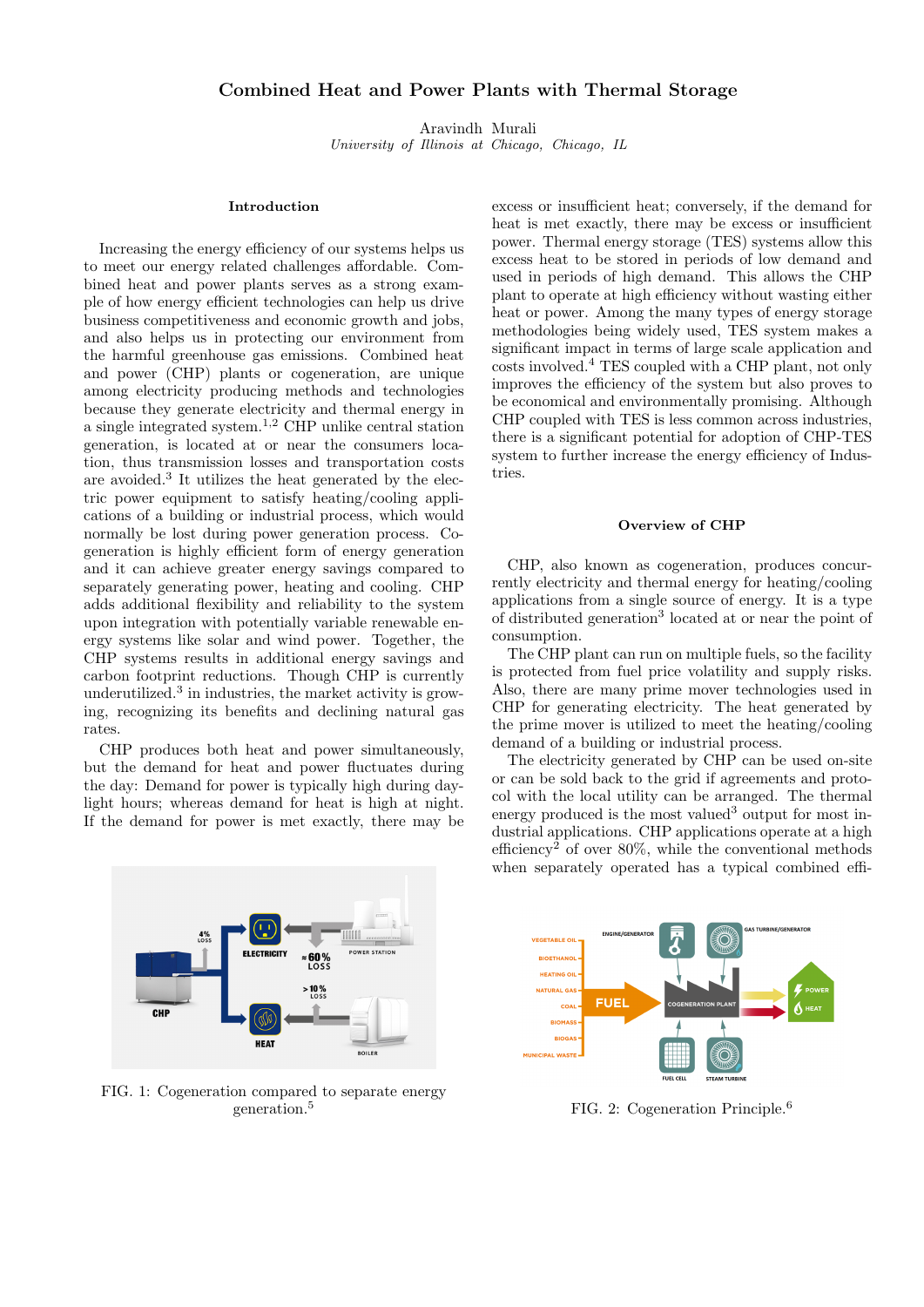ciency of 45%. CHP reduces the emission of  $CO<sub>2</sub>$  and other industrial pollutants, thereby bringing the facility into compliance with the emission standards generally.



FIG. 3: Comparison of greenhouse gas emissions.<sup>5</sup>

A CHP technology can be deployed quickly and cost effectively after ensuring that the electrical and thermal loads in the facility are as energy efficient as possible. This leads to more efficient generation offering myriad benefits for the end user, utilities and communities. CHP generates significant annual operation cost savings, which enables the consumer to pay back the initial investment in between  $3-7$  years<sup>4</sup> depending upon the capital cost per KW, efficiency of CHP plant and hours of operation. CHP enhances energy reliability by providing backup power even when there is a power outage in the grid to facilities where power is mission critical. During and after Hurricane Sandy,<sup>7</sup> CHP played a key role in enabling hospitals, universities, schools and residential buildings to continue operations when the electricity grid went down in the hardest-hit localities, proving that CHP is a sound choice in making energy infrastructure more resilient in the face of extreme weather conditions. A number of facilities in the commercial, institutional and residential sectors are considering use of CHP, due to its reducing fuel prices and the expanding state and utility incentives available for it in various forms.

#### Overview of TES

In order to address the challenge of intermittency in renewable energy systems and to make use of the excess generated power going unused, energy storage technology has been recognized as one of the promising solutions to store the energy for use at a later time. Among the many types of energy storage methodologies being widely used, Thermal Energy Storage (TES) system makes a significant impact in terms of large scale application and costs involved. Thermal energy storage is like a battery for a facility where it makes use of its thermal equipment and storage tank to shift all or a portion of its thermal demand to off peak hours. The stored energy is either used the next day or in future to address the facilitys demand. TES is a very cost effective method of energy storage compared to other storage technologies that rely

on expensive, sometimes even exotic materials. Its inclusion can dramatically reduce pay back periods, making it employable in a wide variety of applications.<sup>8</sup> Further, it also improves the share of renewable in the energy mix<sup>9</sup> by the conversion and storage of variable renewable energy in the form of heat which can be used for space or water heating in facilities.<sup>10,11</sup> TES systems can be either used in centralised applications such as district heating or cooling, large industrial plants or in distributed systems applied in commercial or domestic buildings to capture solar power for water and space heating/cooling. TES systems have large number of installations in European countries, in places which have a large percentage of renewable. For example, in Denmark, Thermal energy storage has been a vital part of its 100% renewable energy plan.<sup>12</sup> Thermal Energy storage could be sensible, latent or thermo-chemical heat<sup>13</sup> as represented in Figure 4:



FIG. 4: Thermal energy storage types

Sensible heat storage is the storage of thermal energy by raising the temperature of a solid or liquid medium. Latent heat thermal energy stores by changing the phase of a material. Thermo-chemical heat storage involves chemical reactions to store and release thermal energy. Sensible heat storage is relatively inexpensive compared to other two types of thermal storage. The only drawback is the requirement of large volumes due to its low energy density.



FIG. 5: Classification of Phase change materials (PCM)

Phase change materials (PCM) are latent heat storage materials that absorb and release thermal energy during melting and freezing. It has the ability to store more energy per unit volume than other TES types. PCM finds wider use in improving energy efficiency of building heating, cooling and air conditioning applications.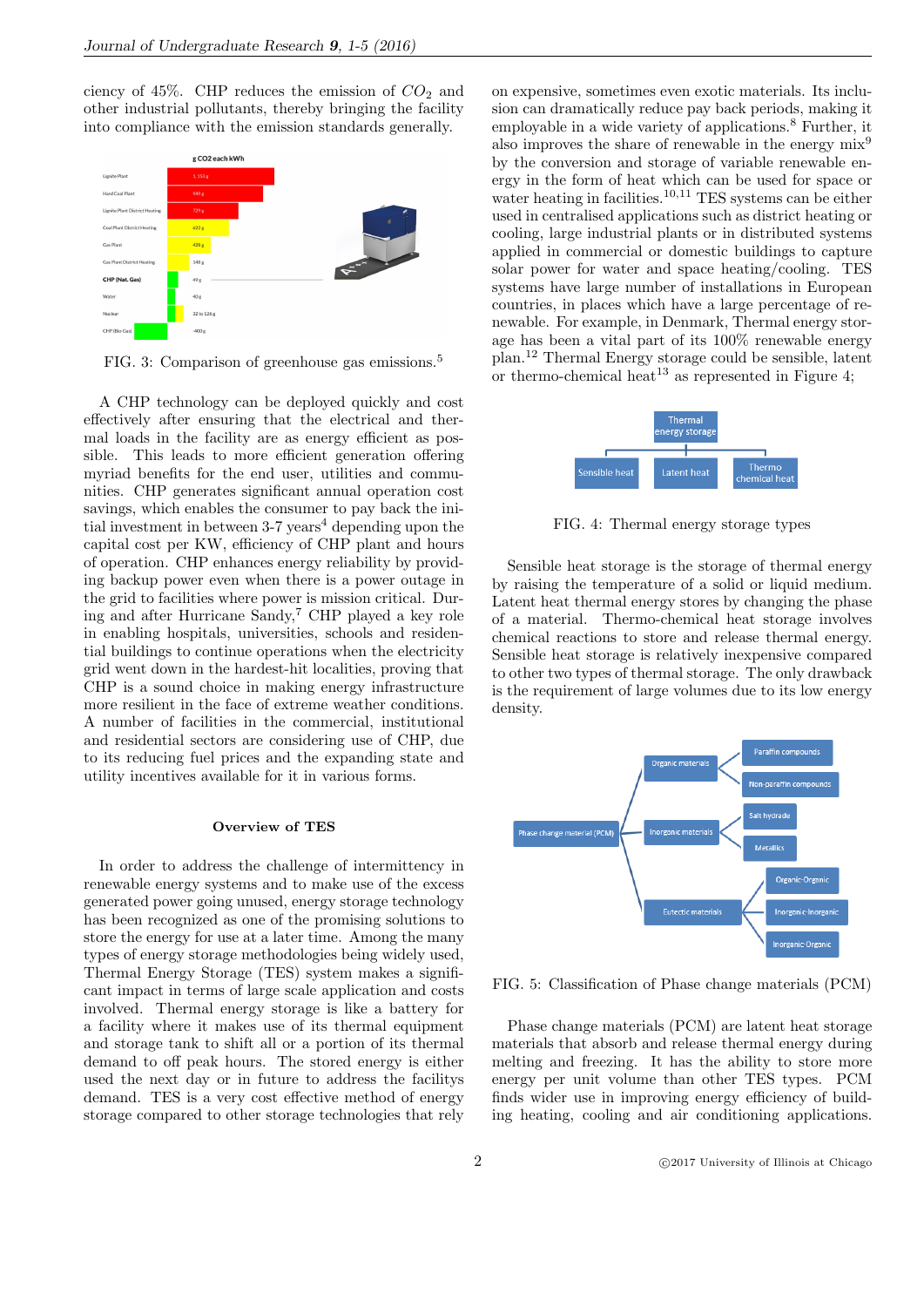The ability of PCM to melt and solidify at a wide range of temperatures makes them more attractive for numerous applications<sup>14</sup> of TES systems. Apart from meeting the application requirement, the selection of a PCM depends upon its physical, thermal, chemical and economic factors.<sup>13</sup>

# Coupling of CHP-TES

The need for a TES in a CHP arises when the demand for heat and power produced by CHP plant fluctuates during the day: Demand for power and heat varies during daylight hours and at night. Therefore it is important to match the production and consumption profiles.<sup>15</sup> Thermal energy storage (TES) can be used to store the heat generated to help better align these loads. This allows the CHP plant to operate at high efficiency without wasting either heat or power.<sup>16</sup> Adding TES to an energy system improves its economics by downsizing the equipment and its capacity,  $17$  and also reduces equipment wear. Under certain applications, it can have an immediate impact on capital costs by replacing expensive chilling or power generation unit with a less expensive storage tank.

Incorporation of thermal storage in a CHP plant is essential to increase the systems ability to balance intermittent renewable energies. When there is lot of renewable power available from either solar or wind,<sup>12</sup> CHP-TES can stop producing power and meet thermal loads by discharging TES; conversely, during low power scenarios CHP can run at full load simultaneously generating power and heat. By this way TES improves the flexibility of the system and also maximizes profit.

# Results and Discussion

The steady state operation of a CHP plant which has to meet a discontinuous or highly time variable heating load, by coupling it with a thermal storage, will improve the cogeneration system operating conditions and



FIG. 6: Combined heat and power plant with Thermal energy storage system.<sup>18</sup>

lengthen its operating time. Though it can be concluded that adding thermal storage to a CHP plant has the following benefits like increase in flexibility, improved efficiency, and reduction in energy consumption, equipment costs and emissions, the benefits also depends upon certain key factors. It is important to analyse the thermal energy requirements<sup>19</sup> of a facility before commissioning the system for actual use. It is important to match the requirements with the equipment sizes,  $20$  in order for the system to be efficient. Secondly, the benefits of the combined system vary depending upon the climatic conditions<sup>21</sup> in which it is employed. For applications in colder regions with high thermal demand like full service restaurant and large hotel<sup>21,22</sup> will need a separate boiler to meet the heat demand in addition to the thermal storage in a CHP plant. Applications like hospitals and small office facilities have greater demand for electricity than thermal energy. In such cases, adding thermal storage to a CHP plant will not prove to be beneficial. For applications with varying thermal demand frequently, thermal storage contributes to balancing the variation upon thermal energy requirement. Therefore, it is important to properly design and control the CHP-TES system depending upon the application to attain maximum benefits. In general, addition of a thermal storage to a combined heat and power plant does reduce energy consumption and  $CO<sub>2</sub>$  emissions over the CHP alone system.

#### Conclusion

TES carries a lot of benefits and challenges in integrating<sup>23</sup> itself with energy systems. In most cases, TES system presence in a CHP system helps it to match electrical and thermal demands which in other case limit the CHP only system. Installation of large storage tanks allows total stop of the CHP system during non peak hours.<sup>24</sup> It has been learnt that apart from an increase in overall system efficiency, flexibility<sup>25</sup> and reduction in energy consumption, adding TES to a CHP system also reduces  $CO_2$  emissions<sup>26</sup> by thrice compared to a CHP only system. Upon proper optimization and controls, TES-CHP systems operate effectively in district and building heating/cooling applications<sup>27</sup> and areas with notable renewable energy penetration.<sup>11</sup> The system by shifting electrical peak loads from high cost peak times to low cost off peak times reduces cost of the required additional peaking equipment<sup>28</sup> and operating cost thereby allowing users to take advantage of cost savings $29$  involved. Integration with intermittent renewable energies such as wind and solar power shows their flexibility in balancing the intermittency. Results show that despite fluctuations in available power from renewable energies, a TES system can still produce power at a constant rate.<sup>30</sup> TES allows CHP to run more continuously and studies have shown that the longer the operating hours of CHP system, the better the economic outlook of the system. Though it is